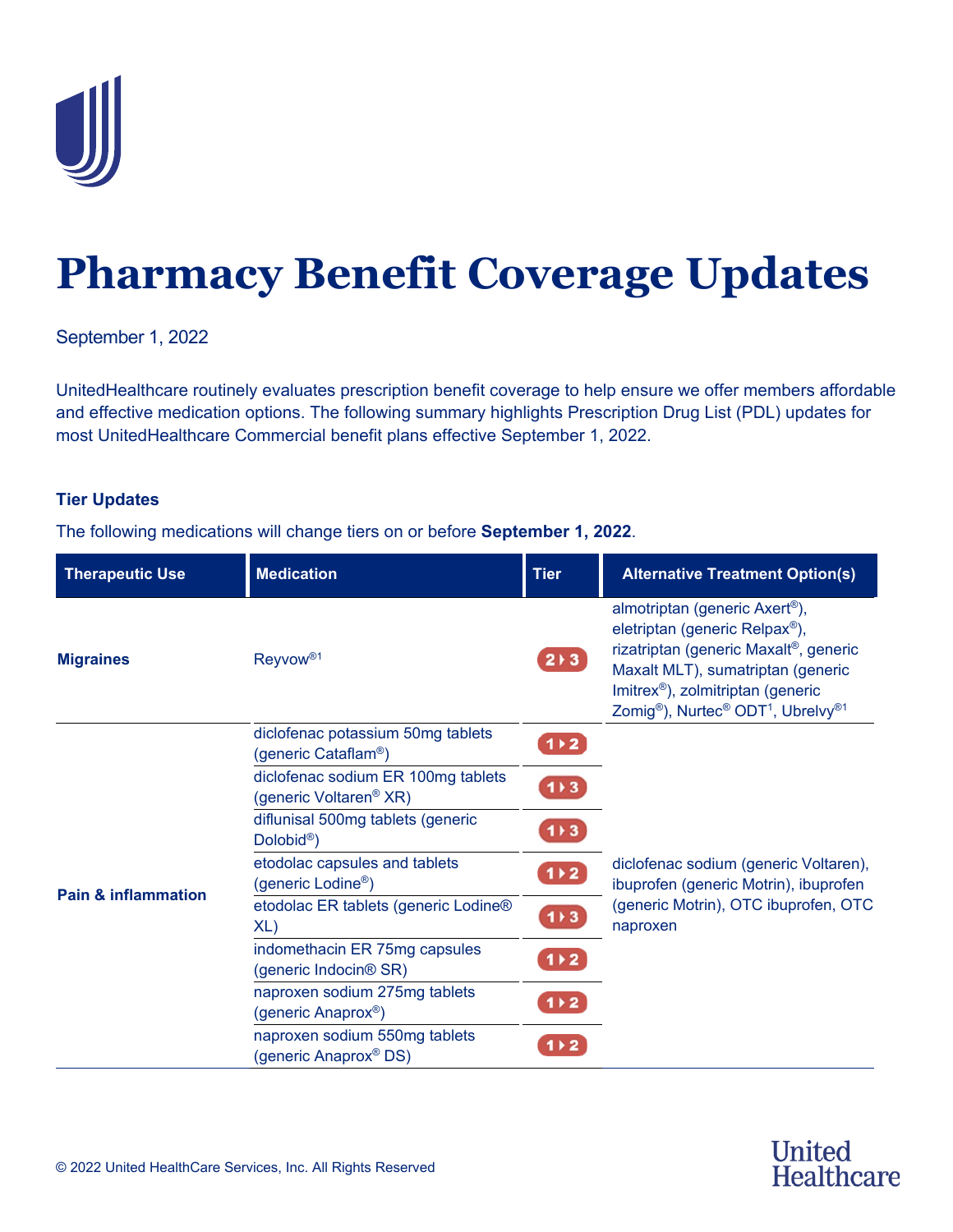| <b>Therapeutic Use</b> | <b>Medication</b>                                                   | <b>Tier</b>  | <b>Alternative Treatment Option(s)</b> |
|------------------------|---------------------------------------------------------------------|--------------|----------------------------------------|
|                        | oxaprozin 600mg tablets (generic<br>Daypro <sup>®</sup> )           | $1 \times 2$ |                                        |
|                        | piroxicam 10mg and 20mg capsules<br>(generic Feldene <sup>®</sup> ) | $1 \times 2$ |                                        |

Benefit coverage is determined by the member's pharmacy benefit plan. This means that there may be medications listed on the PDL that are not covered under a particular member's pharmacy benefit plan. Medications may change in cost or coverage.

## **Exclusions2, 3**

The following medications will no longer be covered under our pharmacy benefit plans effective **September 1, 2022**.

| <b>Therapeutic Use</b>                   | <b>Medication</b>                               | <b>Alternative Treatment Option(s)</b>                                                                                                                                                                                            |
|------------------------------------------|-------------------------------------------------|-----------------------------------------------------------------------------------------------------------------------------------------------------------------------------------------------------------------------------------|
| <b>Contraceptive</b>                     | NuvaRing <sup>®</sup> (brand only) <sup>4</sup> | etonogestrel/ethinyl estradiol vaginal ring<br>[Eluryng (generic NuvaRing)]                                                                                                                                                       |
| <b>Elevated ammonia</b><br><b>levels</b> | Carbaglu® (brand only) <sup>1</sup>             | carglumic tablets (generic Carbaglu) <sup>1</sup>                                                                                                                                                                                 |
| <b>Growth hormone</b>                    | Skytrofa <sup>®1,5</sup>                        | Nutropin AQ <sup>®</sup> NuSpin <sup>®1</sup>                                                                                                                                                                                     |
| <b>Hormone replacement</b>               | Vivelle-Dot <sup>®</sup> (brand only)           | estradiol transdermal patch (generic Vivelle-<br>Dot)                                                                                                                                                                             |
| <b>Hypertension</b>                      | Thalitone <sup>®</sup> 15mg <sup>5</sup>        | chlorthalidone (generic Hygroton <sup>®</sup> )                                                                                                                                                                                   |
| <b>Infections</b>                        | Lymepak <sup>™5</sup>                           | doxycycline hyclate 100 mg (generic<br>Morgidox <sup>™</sup> , Vibramycin <sup>®</sup> ), doxycycline<br>monohydrate 100 mg (generic Monodox®)                                                                                    |
| <b>Mental health</b>                     | Loreev XR <sup>™</sup> sprinkle <sup>5</sup>    | lorazepam (generic Ativan <sup>®</sup> )                                                                                                                                                                                          |
|                                          | Lybalvi <sup>TM1,5</sup>                        | aripiprazole (generic Abilify®), olanzapine<br>(generic Zyprexa <sup>®</sup> ), quetiapine (generic<br>Seroquel <sup>®</sup> ), risperidone (generic<br>Risperdal <sup>®</sup> ), ziprasidone (generic Geodon <sup>®</sup> )      |
|                                          | Sertraline 150mg, 200 mg capsules <sup>5</sup>  | sertraline tablets 25 mg, 50 mg, 100 mg<br>(generic Zoloft <sup>®</sup> )                                                                                                                                                         |
| <b>Migraines</b>                         | Elyxyb <sup>™</sup> solution <sup>5</sup>       | celecoxib capsules (generic Celebrex®),<br>diclofenac sodium (generic Voltaren),<br>ibuprofen (generic Motrin), OTC ibuprofen,<br>OTC naproxen                                                                                    |
|                                          | Qulipta <sup>™1,5</sup>                         | Aimovig <sup>®1</sup> , Emgality <sup>®1</sup> , Nurtec ODT <sup>1</sup>                                                                                                                                                          |
|                                          | Trudhesa™ nasal spray <sup>1,5</sup>            | almotriptan (Axert), eletriptan (Relpax),<br>frovatriptan (Frova), naratriptan (Amerge),<br>rizatriptan (Maxalt/Maxalt MLT),<br>sumatriptan (Imitrex) nasal spray/tablets,<br>zolmitriptan (Zomig)] tablets, Zomig nasal<br>spray |